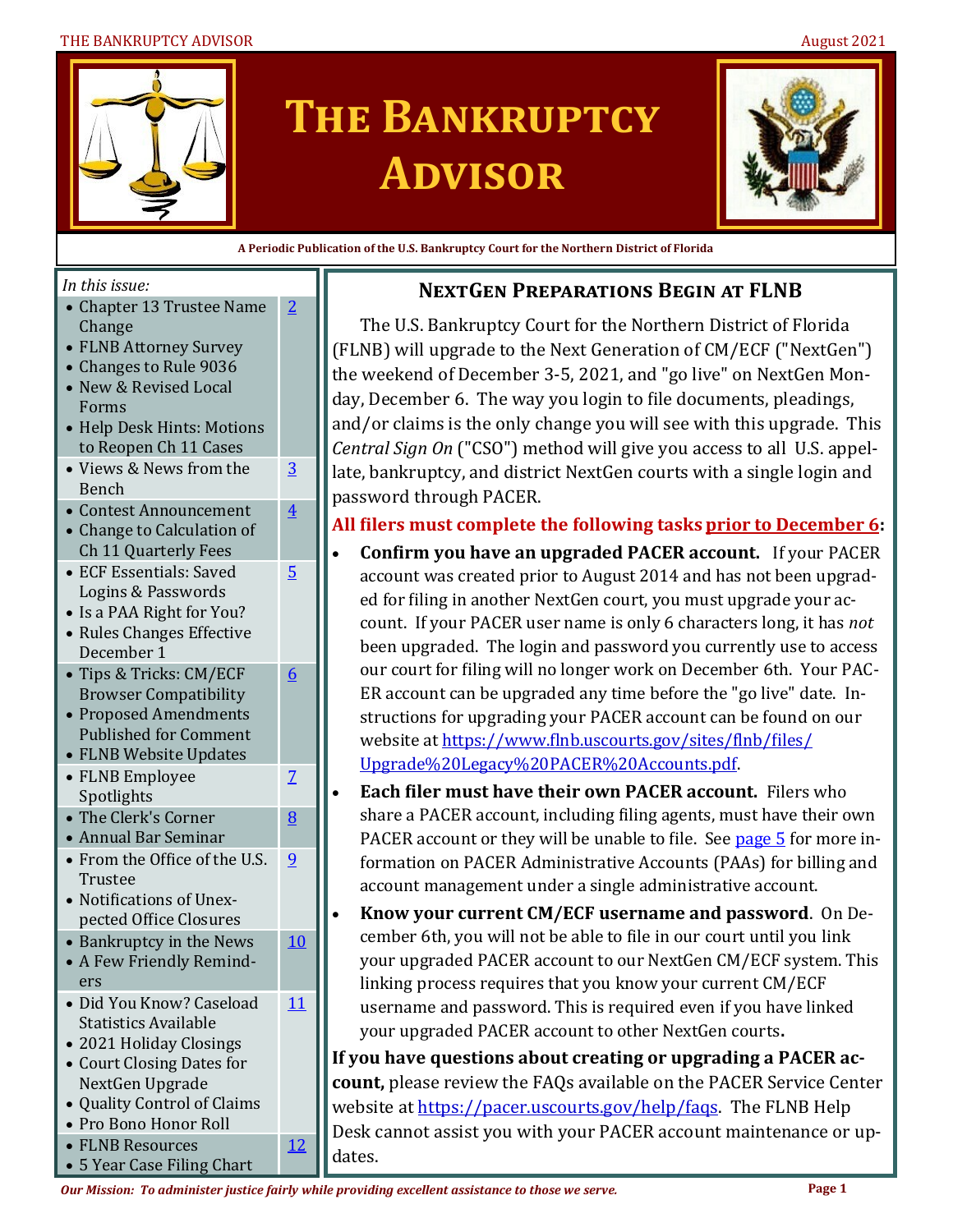#### <span id="page-1-0"></span>**Chapter 13 Trustee Name Change**

 Please note the name change for Chapter 13 Trustee Leigh D. Hart to **Leigh Duncan Glidewell**, effective May, 2021. Any saved form documents/pleadings, proposed orders, and mailing address blocks naming Leigh D. Hart should be updated to reflect Mrs. Glidewell's new name.

# **FLNB Attorney Survey**

 The U.S. Bankruptcy Court, Northern District of Florida, would like your feedback in planning hearings and Court operations for the duration of the COVID-19 pandemic and beyond. If you have not already done so, please complete the survey, answering only the questions that apply to you and your practice, using the link below. The survey will close Friday, September 3, 2021. Thank you for your input!

<https://forms.office.com/g/qDsumnk0Ne>

# **Changes to Rule 9036 Regarding Paper Notice Recipients Effective December 1**

 An amendment to Fed. R. Bankr. P. 9036 will become effective December 1, 2021, impacting high-volume paper bankruptcy notice recipients. On that date, the Administrative Office of the U.S. Courts ("AO") will have the authority to require that high-volume paper notice recipients receive court-generated bankruptcy notices electronically. Initially, the amended Rule will be applied to those entities that receive 100+ bankruptcy notices in a single calendar month. This threshold will be reviewed annually and may be adjusted once a year effective December 1st of each year.

 In the coming weeks, the Bankruptcy Noticing Center (BNC) will reach out to high-volume notice recipients to assist in preparations to receive electronic bankruptcy notices.

# **New and Revised Local Forms**

- Report & Notice of Intention to Sell Property of the Estate (LF-38), *Revised 06/21*
- Notice of Hearing on Motion to Sell Property Free and Clear, and Report of Notice of Intent to Sell (LF-39), *New 06/21*
- Chapter 11 Debtor's Pre-Confirmation Statement (LF 11-13), *New 07/21*
- Individual Debtor(s)' Motion for Entry of Discharge (LF 11-26), *Revised 03/21*
- Motion to Administratively Close Individual Chapter 11 Case (LF 11-27), *New 04/21*

All Local Forms and Sample/Form Orders for the U.S. Bankruptcy Court for the Northern District of Florida can be found on the Court's website at [https://www.flnb.uscourts.gov/forms.](https://www.flnb.uscourts.gov/forms) Please check this page regularly for updates.

# *HELP DESK HINTS…* Motions to Reopen Chapter 11 Cases



Local Rule 3022-1(B)(2) waives the fee on a motion to reopen an administratively closed individual chapter 11 case by the debtor, any creditor, or any other party in interest. The new filing event *"Motion to Reopen Chapter 11 Case per N.D. Fla. LBR 3022-1(B)(2)"* was created to assist filers so that a fee is not charged for the reopening.



# **Stay Informed!**

Register with GovDelivery for email notifications or sign up for the RSS Feed to receive news and announcements or updates to our website.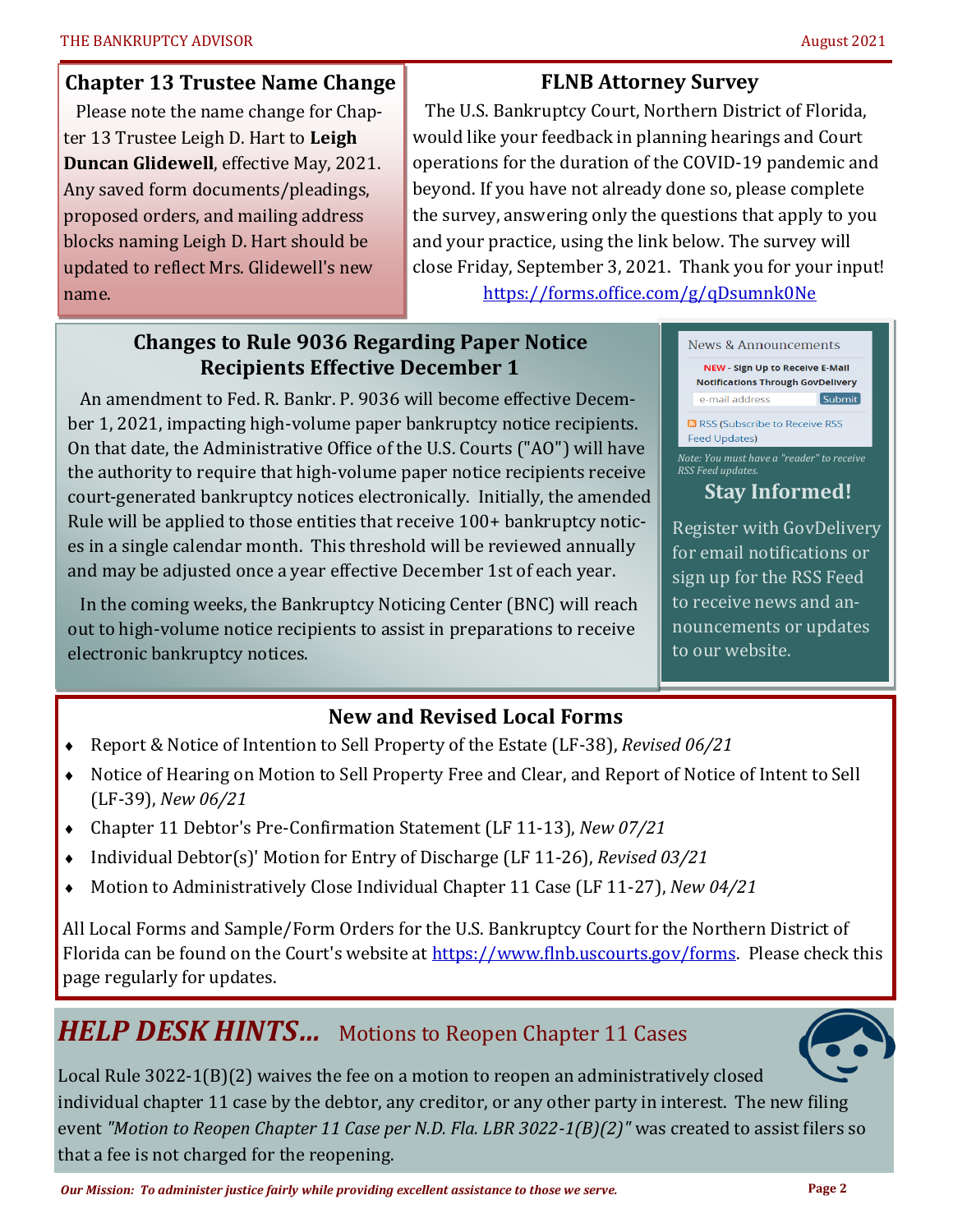<span id="page-2-0"></span>

# **Views & News from the Bench**

Honorable Karen K. Specie Chief United States Bankruptcy Judge Northern District of Florida

# *BOY, WAS I WRONG - BUT AT LEAST WE HAD THE OLYMPICS!*

 My January article began with "*Happy New Year and Hooray for 2021!*" I also wrote that we were looking forward to "an end to the Covid-19 Pandemic." Boy was I wrong! Thankfully I was right on some things. Our court has excelled. We have achieved many goals we set for this challenging time. Other of my "rights" and "wrongs" during the past few months, which may sound familiar to many of you, include:

**RIGHT:** Our Clerk's office staff work so hard and so well while still working almost exclusively remotely, most times you cannot even tell.

**WRONG:** We would be back to live hearings and trials by now.

**RIGHT:** Our IT staff, along with Courtroom Deputy extraordinaire, Janet Weems-Cainion, has enabled us to conduct hearings with virtually no hiccups.

**WRONG:** The Covid-19 pandemic would be history, most eligible Americans would be vaccinated, and vaccinated persons would not have to wear masks.

**RIGHT:** Our bar adapted remarkably well to virtual proceedings and working remotely.

**WRONG:** We would have a tsunami of bankruptcy cases. The Administrative Office of U.S. Courts reported on August 4, 2021 that personal and business bankruptcy cases nationwide were the lowest in a 12-month period since 1985.

**WRONG:** The Olympics will be canceled or will be no fun to watch without live audiences.

 **SO GLAD I was wrong on the last one:** the Olympics were a wonderful distraction. The USA won the most Gold, we saw incredible athletes do amazing things, and we witnessed heartwarming sportsmanship and compassion. Simone Biles overcame the "twisties" (who knew that was a word?) and won a Bronze, and Bruce Springsteen's daughter Jessica helped Team USA win Silver in the (horse) jumping finals. (*Those of you from my era:* 



*please explain to our younger colleagues who Bruce Springsteen is and why watching his daughter compete was a BIG DEAL!*)

 Here are some things we can anticipate during the remainder of 2021 – time will tell how many of these I get right:

- **↑** Continued remote hearings
- Face coverings, social distancing and likely temperature checks required for entrance into courthouses and courtrooms
- **■** Expanded negative notice

*Continued on [Page 4](#page-3-0)*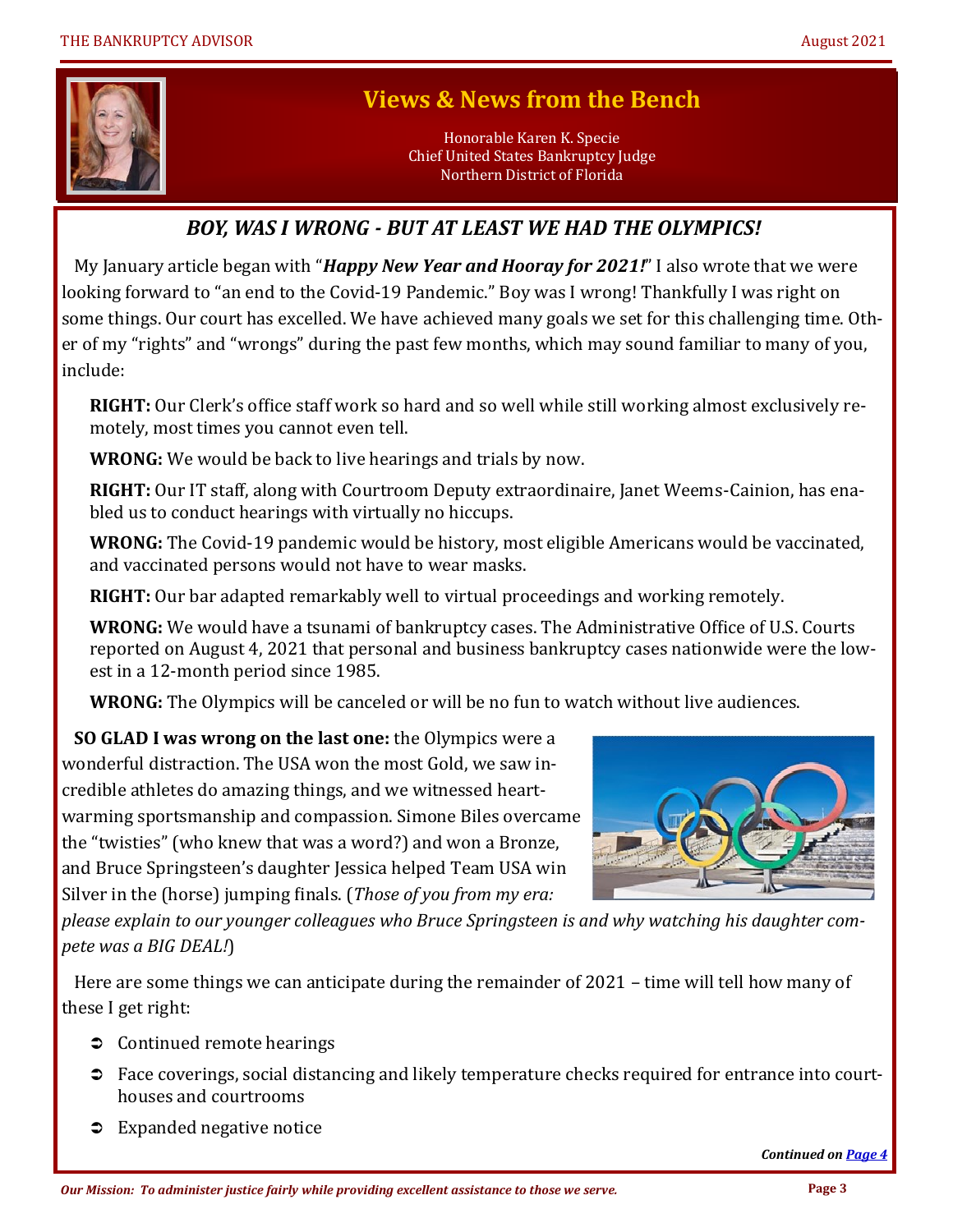#### <span id="page-3-0"></span>*News & Views from the Bench (Continued)*

- **→** Amendments to the Local Rules
- An in-person, albeit masked, NDBBA Annual Meeting and Seminar
- <sup>2</sup> A survey (soon to be posted online) to "take the pulse" of our bar and their staff as to our current operations and recommendations
- Three new bankruptcy judges in the Middle District of Florida
- $\Rightarrow$  More standardized form motions and orders
- The Eleventh Circuit Judicial Conference live, in person, in Atlanta in May
- Continued valuable assistance from Judges Callaway and Oldshue
- No courthouse in Panama City
- More *pro bono* assistance to self-represented parties, especially those facing eviction or foreclosure, and those struggling from loss of needed income due to unpaid rent and mortgages
- Possible relief from student loan debt for millions of Americans

 *As we look forward to seeing each other in person once again, we will continue to hope and pray that everyone in the Northern District, including families and staff, will remain healthy. I look forward to seeing everyone at the NDBBBA Seminar and in courtrooms soon.*



# **Help Us Rename our Newsletter**

 Cheryl Crow said it when she sang "*a change would do you good*." It's time for *The Bankruptcy Advisor* to get a makeover *,* and we want your help renaming it! Suggestions should be short and should convey the uniqueness of the Northern District of Florida. Please email submissions to Julie Gibson at

Julie Gibson@flnb.uscourts.gov no later than November 30, 2021. We welcome suggestions from all of our readers!

 We will convene an internal *ad hoc* committee to vote on your suggestions in December. The new name will debut in the January, 2022 newsletter where we will also announce who submitted the winning title.

 So, in the words of REO Speedwagon, "*... if you're tired of the same old story"* (Everybody sing! "*Keep on rollin', keep on rollin' ooh, ooh, ooh, ooh*"). We're waiting to hear from you!

# **Change to Calculation of Chapter 11 Quarterly Fees**

 The Bankruptcy Administration Improvement Act of 2020, enacted on January 21, 2021, amended the calculation of quarterly fees for calendar quarters beginning April 2, 2021 through December 31, 2025. Please visit the website of the U.S. Trustee Program at [https://](https://www.justice.gov/ust/chapter-11-quarterly-fees) [www.justice.gov/ust/chapter](https://www.justice.gov/ust/chapter-11-quarterly-fees)-11 [quarterly](https://www.justice.gov/ust/chapter-11-quarterly-fees)-fees for more information.

**Do the best you can do until you know better. When you know better, do better. ~Maya Angelou**

Would you like to contribute to our next newsletter? All items for consideration should be emailed to [Julie\\_Gibson@flnb.uscourts.gov](mailto:Julie_Gibson@flnb.uscourts.gov?subject=Newsletter%20article%20for%20consideration) by October 31, 2021. Please include the name of your firm, company, or agency, your name as you would like for it to appear in the newsletter, and a telephone number where you can be reached if we have questions. *NOTE: Submission of an article does not guarantee its inclusion in the newsletter.*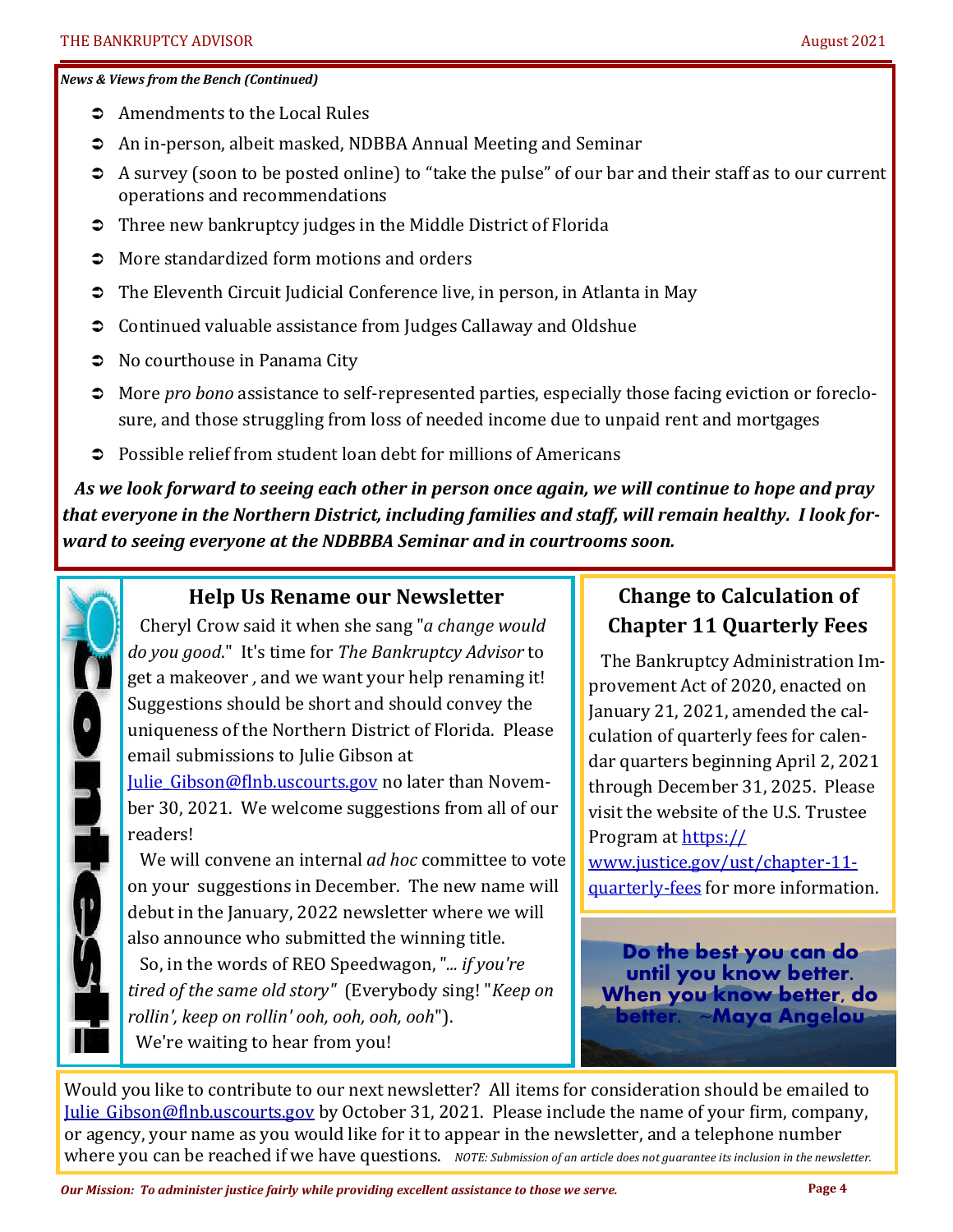# **ECF Essentials**

#### **Saved Logins and Passwords Won't Work in NextGen**

<span id="page-4-0"></span>If your web browser automatically fills in your CM/ECF login and password, *it will not work to link your account to NextGen* when we "go live" on December 6th. **Please make note of your current CM/ECF login and password prior to December 6**.

If you do not know your current login and password, you can contact our Help Desk at CMECF HelpDesk@flnb.uscourts.gov for assistance. When we "go live" on December 6, court staff will not be able to change your login and/or password for you.

**Please be advised that we are unable to reset your login and/or password over the telephone**. All requests must be in writing (email) and the new password will be emailed to the primary email address for the account holder.

## **Is a PACER Administrative Account Right for You?**

With NextGen requiring that all filers in your office have their own PACER account, many have found that a PACER Administrative Account (PAA) is essential for managing PACER billing. The PAA is free and does *not* have filing rights in CM/ECF; it is strictly a management tool offered by PACER. There is no limit to the number of accounts that can be maintained under a PAA.

PACER accounts belong to the individual users but under a PAA, you can consolidate billing for all authorized users in your office and add or remove authorized users as employees join or leave your firm. Please visit [https://pacer.uscourts.gov/help/faqs/](https://pacer.uscourts.gov/help/faqs/pacer-administrative-account) pacer-[administrative](https://pacer.uscourts.gov/help/faqs/pacer-administrative-account)-account for more information on an administrative account.

All the darkness in the world cannot extinguish the light of a single candle. ~St. Francis of Assisi

#### **Federal Rules Changes Effective December 1, 2021**

The following Rules amendments were approved by the Judicial Conference on September 15, 2020, adopted by the U.S. Supreme Court and transmitted to the U.S. Congress on April 14, 2021. Absent Congressional intervention, these Rules will become effective December 1:

#### **Federal Rules of Bankruptcy Procedure**

- **Rule 2005** Apprehension and Removal of Debtor to Compel Attendance for Examination
- **Rule 3007** Objections to Claims
- **Rule 7007.1** Corporate Ownership Statement
- **Rule 9036** Notice and Service by Electronic Transmission

#### **Forms and Federal Rules of Appellate Procedure**

- **Rule 3** Appeal as of Right—How Taken
- **Rule 6** Appeal in a Bankruptcy Case
- **Form 1 (A & B)** Notice of Appeal to a Court of Appeals from (1A) a Judgment of a District Court or (1B) Appealable Order of a District Court
- **Form 2** Notice of Appeal to a Court of Appeals from a Decision of the United States Tax Court

The Congressional package, including Committee Notes and red-line versions of the Rules, can be reviewed at [https://www.uscourts.gov/sites/default/files/](https://www.uscourts.gov/sites/default/files/congressional_package_-_april_2021_0.pdf)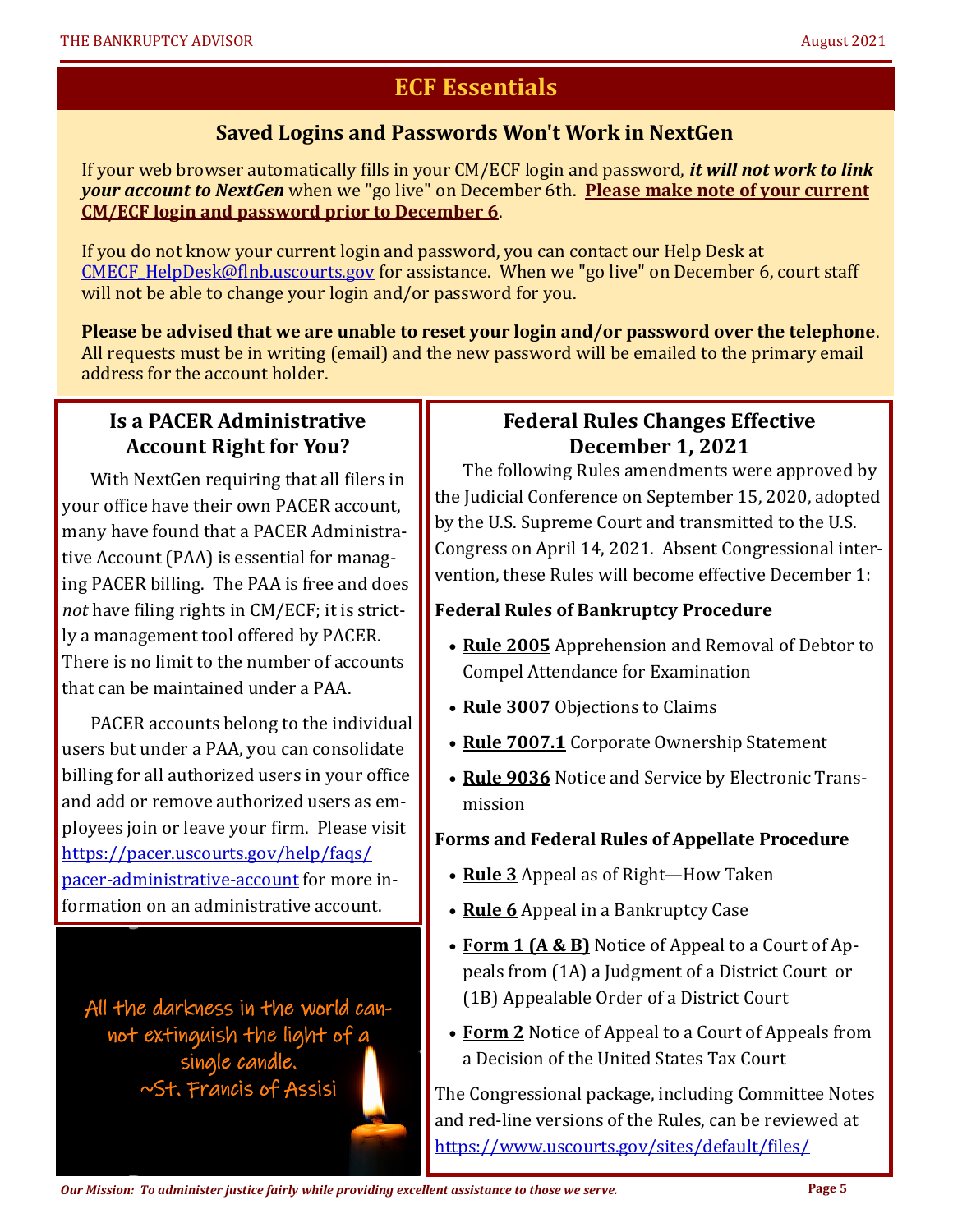<span id="page-5-0"></span>

# **CM/ECF Web Browser Compatibility**†

 The following web browsers are tested for compatibility with "current gen" CM/ECF:

- $\bullet$  Internet Explorer (IE): v11
- ◆ Firefox/Mozilla: up to v63
- $\triangleleft$  Safari: up to v10.1
- Chrome: *not supported*

 Browsers compatible with CM/ECF NextGen (v1.6) include:

- Internet Explorer (IE): v11
- Firefox/Mozilla: 78.0.2 80.0.1
- $\bullet$  Safari: up to v12.1.2
- Chrome: 84.0.4147.89 85.0.4183.102
- Edge: 84.0.522.40-85.0.564.51

 Please ensure that you are using a browser and version tested for compatibility with CM/ ECF to avoid potential problems when filing.

*CM/ECF version 5.3.4 ("current gen") is in use at FLNB through December 3, 2021. FLNB will upgrade to NextGen version 1.6.1 on December 6, 2021.* 

† *Browser version compatibility current as of date of publication*

# **Proposed Amendments Published for Comment**

On June 22, 2021, the Judicial Conference Committee on Rules of Practice and Procedure (Standing Committee) approved publication of proposed amendments to the following:

- Appellate Rules 2 and 4;
- Bankruptcy Restyled Rules for the 3000 to 6000 Series; Rules 3002.1, 3011, and 8003; and new Rule 9038;
- Official Bankruptcy Forms 101, 309E1, 309E2, and 417A; and new Official Forms 410C13-1N, 410C13- 1R, 410C13-10C, 410C13-10NC, and 410C13-10R;
- Civil Rules 15, 72, and new Rule 87;
- New Criminal Rule 62; and
- Evidence Rules 106, 615, and 702.

**The comment period is open from August 6, 2021 to February 16, 2022.** Visit [https://](https://www.uscourts.gov/rules-policies/proposed-amendments-published-public-comment) [www.uscourts.gov/rules](https://www.uscourts.gov/rules-policies/proposed-amendments-published-public-comment)-policies/proposed-

[amendments](https://www.uscourts.gov/rules-policies/proposed-amendments-published-public-comment)-published-public-comment for more information and to submit comments.

# **FLNB Website Updates**

- **COVID-[19 Court Operations Updates](https://www.flnb.uscourts.gov/news/covid-19-court-operations-update)** This page is updated regularly to provide you the most upto-date information regarding operational status of the court as related to the COVID-19 pandemic.
- **[Negative Notice List Updated](https://www.flnb.uscourts.gov/sites/flnb/files/negative_notice.pdf)** *(7/16/21)*
- **[Update to Administrative Procedures Associated with Standing Order No. 11](https://www.flnb.uscourts.gov/news/update-administrative-procedures-associated-standing-order-no-11)** [the *Administrative Procedures for Filing, Signing, and Verifying Pleadings and Papers by Electronic Means*] *(7/6/21)*
- **[Student Loans](https://www.flnb.uscourts.gov/news/court-launches-new-student-loans-webpage)** A new page providing resources for debtors with student loans to help determine if they have federal or private student loans and where to go to inquire with federal agencies about modifying these loans. The page will be updated as additional information is available. *(5/19/21)*
- **[New Filing Events and Form for Consolidated Appropriations Act of 2021 Provisions](https://www.flnb.uscourts.gov/news/new-filing-events-and-form-consolidated-appropriations-act-2021-provisions)** *(2/26/21)*
- **[New and Revised Local Forms](https://www.flnb.uscourts.gov/forms)** New and revised local forms are noted as to the date of revision or adoption.
- **Other Regularly Posted Items**: Judgeship position announcements, attorney training events, unanticipated office closures, courtesy posts for the other courts in the 11th Circuit, U.S. Trustee Program news, PACER and Pay.gov maintenance updates, and more.

*Be sure to sign up for website updates through GovDelivery to keep up-to-date on the latest news from our court. Register under the News & Announcements section of our <i>[Home](https://www.flnb.uscourts.gov)* page.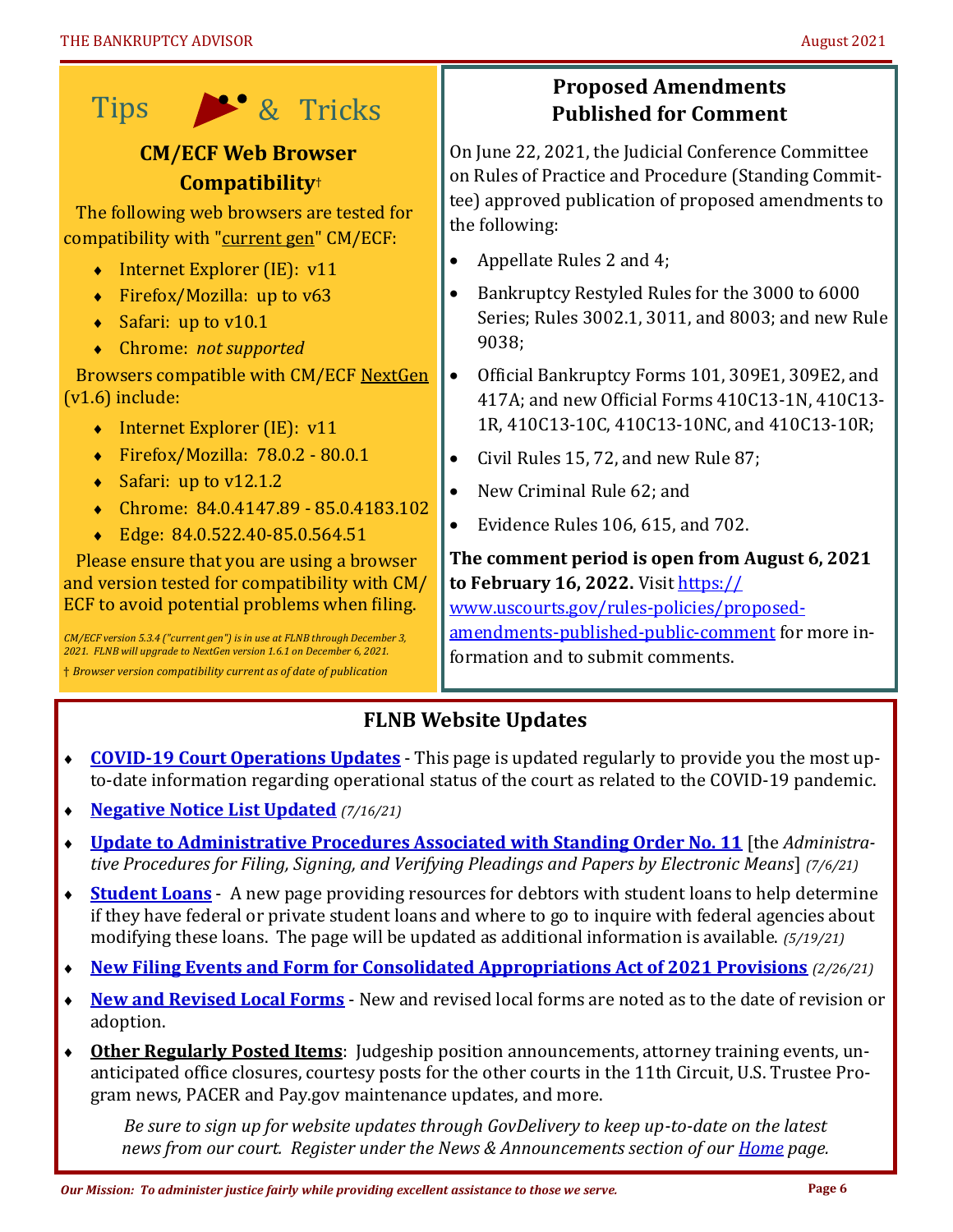#### **Happy Camping, Ann Laritz!**

<span id="page-6-0"></span> At the end of December, we will say our sad farewells to Case Administrator Ann Laritz who has announced her intent to retire. Ann will retire with 31 years of service with the U.S. Bankruptcy Court for the Northern District of Florida. Hired as a case manager when the Pensacola divisional office was first opened, Ann has been a steadfast wealth of knowledge for the practitioners and public in the Northern District, as well as for those of us who work with her. Ann and her husband plan to enjoy more of Florida's beautiful beaches, camping, and time with family and friends.

#### **Julie Gibson —Tallahassee Data Quality Analyst/Trainer**

Julie joined the Judiciary in 1991 at U.S. Probation in the Northern District of Georgia but shortly thereafter moved to Tallahassee and began working for the bankruptcy court where she has since served in multiple capacities. Currently, Julie is a Data Quality Analyst/Trainer. She is also a contracting officer,

**FLNB MILE MARKERS** 

the training coordinator, and editor/publisher of *The Bankruptcy Advisor* newsletter. In her personal time, Julie and her husband enjoy spending time outdoors hiking and fishing, and spending time with their kids, grandkids, three crazy Boxer dogs and a tabby cat who thinks he's a dog.

#### **Samantha Kelley —Tallahassee Career Law Clerk to Chief Judge Karen K. Specie**

As the Career Law Clerk to Chief Judge Specie, Samantha hit the ground running in 2016 and has continued to pick up speed since! She was highly recommended by the bankruptcy judges in Jacksonville where she represented debtors in the Middle District of Florida. Samantha and her husband are parents of four: a two year old who keeps them hopping and three fur-babies.

#### **Kent Rosenbaum —Tallahassee PC Systems Administrator**

In the five years since Kent joined the Court's IT team, he has become an integral part of the overall support for our court. Kent is one the primary members of IT who works behind the scenes to facilitate courtroom technology, including the rapid transition to Zoom hearings with the onset of the COVID-19 pandemic, and to ensure that everyone participating has the technology necessary for successful hearings.

*Congratulations to each of you and thank you for all you do!*

# **Latonia Isom Graduates from the NCBC LEAD Academy**

Congratulations to Latonia Isom on her graduation from the National Conference of Bankruptcy Clerks' 2021 LEAD Academy! The LEAD Academy is a four-month program for non-supervisory bankruptcy court staff which helps the employees gain essential leadership skills to take on greater responsibility in their current positions. The program promotes Leadership, Excellence, Achievement, and Development through training programs, workshops, mentorship, and self-development, then application of the concepts learned from the program.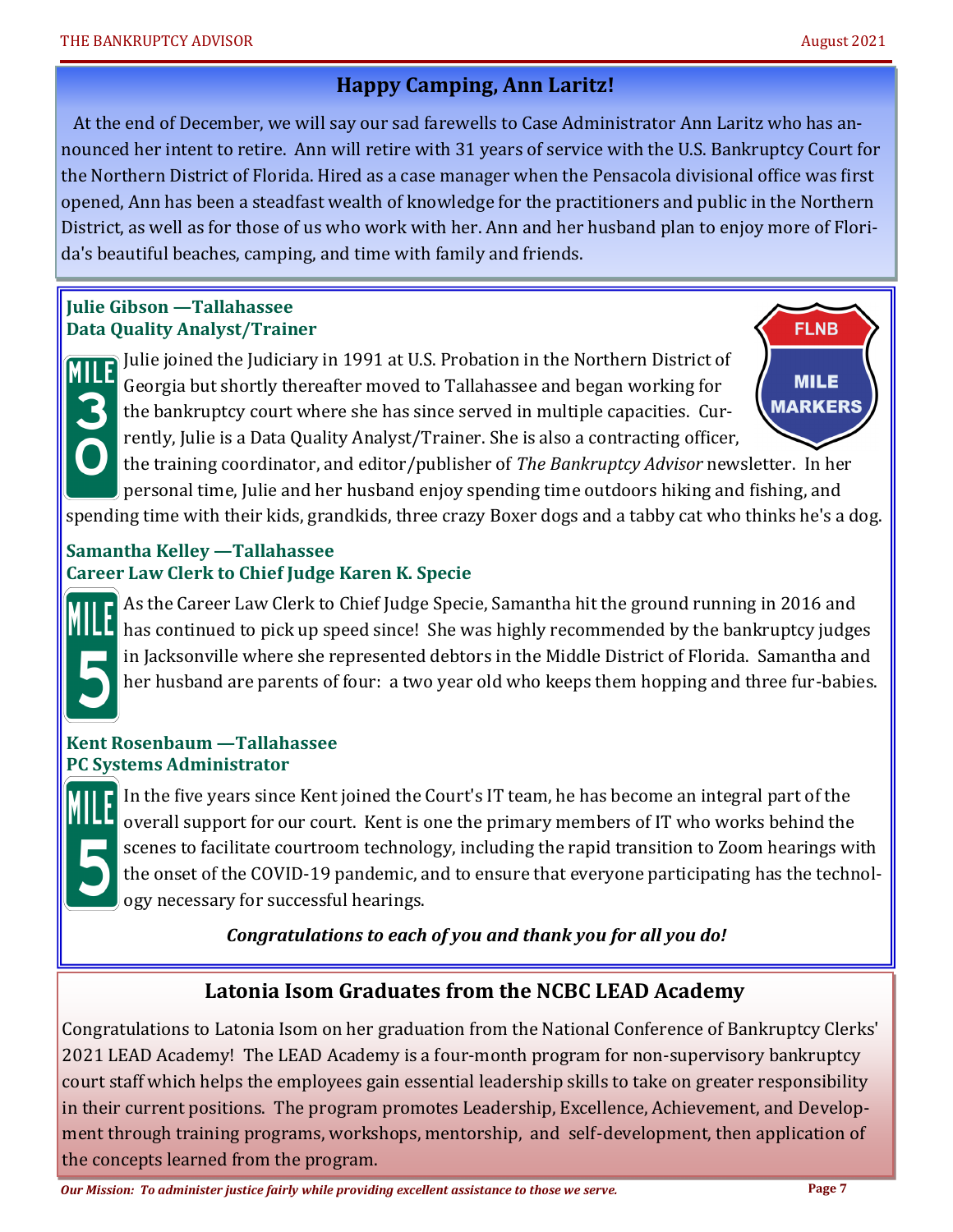# **THE CLERK'S CORNER**

<span id="page-7-0"></span>Ī





# **It's the People Who Make It Work**

 The COVID-19 pandemic has changed the way the world operates. "Touchless" is a common buzzword as people learn to interact without getting too close to one another. The Clerk's Office is certainly not immune to change and has found ways to promote safety while continuing to provide excellent assistance to those we serve. Although technology has made this possible, it's the positive attitudes and efforts of people who make it work.

 The Northern District of Florida Bankruptcy Clerk's Office continuously focuses on technological redundancies and flexibility due to our geographic location in a hurricane-prone region. The goal is to ensure that matters of the Court take place rain or shine, when feasible. While threats of hurricanes can certainly raise one's blood pressure, we are fortunate in that our continuous planning prepared us for the rigors of the pandemic.

 Technology alone cannot solve problems, however. Planning for emergencies takes people willing to think outside the box, expend time and effort to understand new systems and their impacts, apply new technologies to the organizational environment, participate in training, and adjust operational routines accordingly. The Court is fortunate to have an exemplary staff with the knowledge and talents needed to implement and even embrace change. The Court is also fortunate to work with attorneys and members of the public who have shown a high degree of flexibility and acceptance of change during the pandemic. Although the state of the world is not ideal, this experience has shown us all what we are capable of accomplishing when we work together.

# **Northern District of Florida Bankruptcy Bar Association Annual Seminar**

*Contributed by Michael Niles, President, NDFLABBA and Trey Wright, Secretary, NDFLABBA*

The Northern District of Florida Bankruptcy Bar Association is excited to present our 2021 Annual Seminar, which will take place on October 1, 2021. This year's seminar will again be a virtual seminar via Zoom or other video conferencing software due to concerns regarding COVID-19 and the safety of the attendees.

This year we will have presentations on UCC Article 9, Subchapter V bankruptcy, and the Bankruptcy Student Loan Modification Program. Additionally we will present the Judges Panel, U.S. Trustee Report, Clerk's Office Report, and the Caselaw Update.

As an Association, we continue to monitor the COVID situation however, at this time we intend to proceed forward with the 2021 Annual Seminar.

For more information and to register for the seminar, visit the Northern District of Florida Bankruptcy Bar Association website at [https://www.ndflbba.com/cle](https://www.ndflbba.com/cle-events)-events.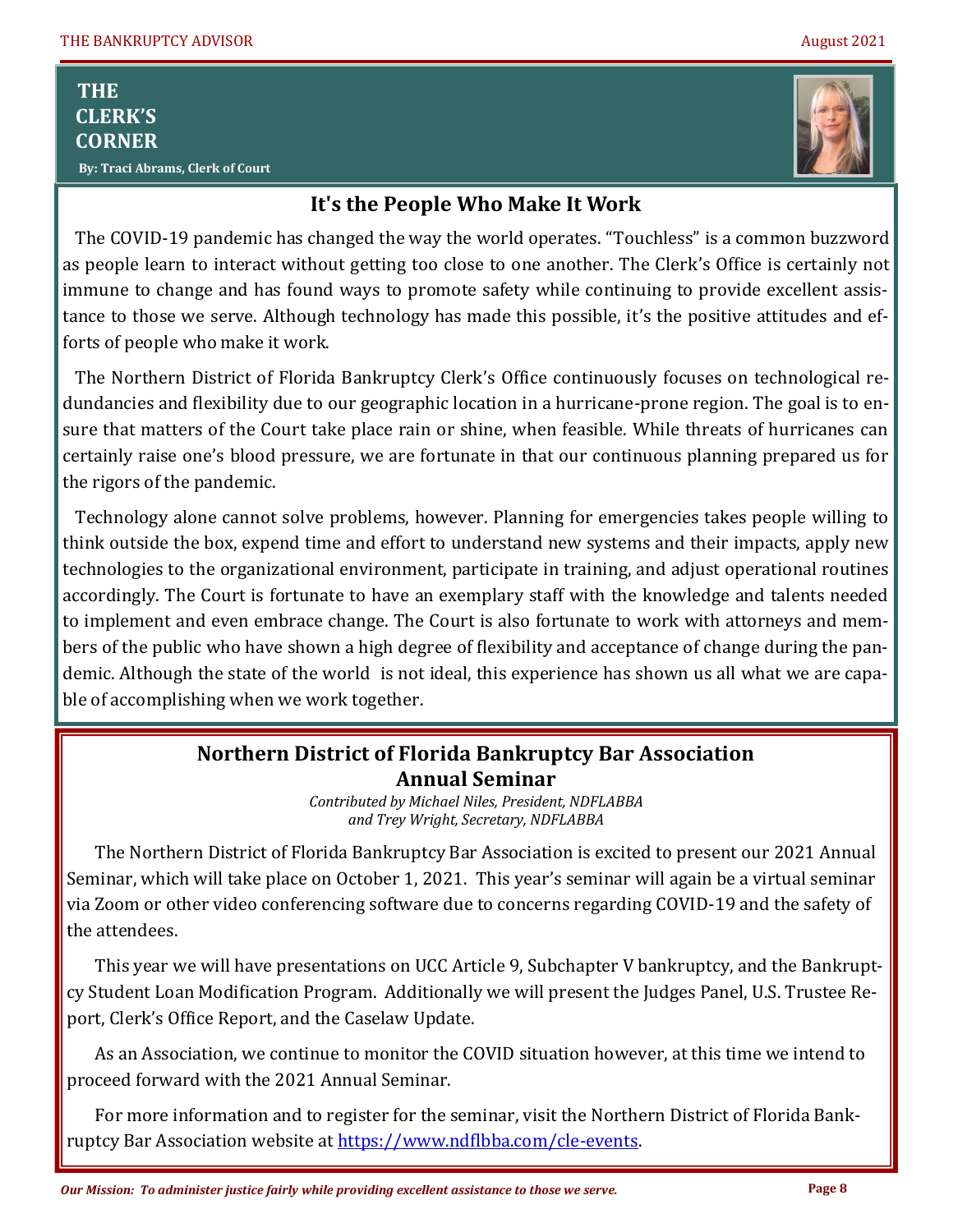#### **From the Office of the U.S. Trustee**

*Contributed By Mary Ida Townson, United States Trustee, Region 21*

 $00000000000000$ 

# **William J. Simonitsch to be Acting Assistant U.S. Trustee for the Northern District of Florida**

<span id="page-8-0"></span>As most of you are aware, Charlie Edwards will be retiring as the Assistant U.S. Trustee for the Northern District of Florida effective August 27, 2021. Charlie is retiring from the U.S. Trustee Program with over 30 years of service, having served 23 of those years as an Assistant U.S. Trustee in Tallahassee and including a six (6) month term as Acting U.S. Trustee for the Orlando office.

While we will miss Charlie very much, I am pleased to announce that William ("Bill") J. Simonitsch will become the Assistant Acting U.S. Trustee for the Northern District of Florida following Charlie's retirement. Bill is currently also the Assistant U.S. Trustee for the Orlando Office in the Middle District of Florida. Bill joined the Region 21 Team in October, 2020 following a distinguished 17 year career at K&L Gates, LLP, where he was a partner. During his tenure with K&L Gates, LLP, Bill represented secured and unsecured creditors, debtors and asset purchasers in bankruptcy proceedings, assignments for the benefit of creditors, commercial foreclosures, and judgment enforcement actions.

Bill has held a variety of leadership positions in the Bankruptcy Bar Association for the Southern District of Florida, the American Bar Association, and the National Asian Pacific American Bar Association, including serving as President for the 2013-2014 term. He also served on the Unincorporated Business Entities Study Group in connection with the National Conference of Commissioners on Uniform State Laws. Bill received both his Bachelor of Arts and Master of Arts from Florida State University. His Juris Doctor Degree was conferred, magna cum laude, by the University of Miami School of Law, where he served on the Law Review Editorial Board and was a member of the Order of the Coif.

Please join me in welcoming AUST Bill Simonitsch as the Acting Assistant U.S. Trustee for the Northern District of Florida. Also, please join me in congratulating Charlie on his much deserved retirement.

#### **Notifications of Unexpected Office Closures**

**Pensacola Gainesville** For reasons of inclement weather or other unanticipated occurrences, closure of one or more courthouses within the district can occur with little or no notice. We strive to ensure that any interruption will be brief and painless through emergency operations plans which address disruptions of automation or telephone services, personnel coverage, and many other day-to-day functions of the Court. **Panama City** 

Should the need arise to reschedule or relocate court or advise of other interruptions in service, you will be advised through recorded messages on our main phone line, *Announcements* posted to the Court's website, and/or email from the Clerk's Office via GovDelivery. For changes impacting court hearings, we may also docket a notice of cancellation or a change of hearing location, both of which will generate a Notice of Electronic Filing (NEF) to all electronic parties in the cases.

In the event of the possibility of office closures due to severe weather, you may call our office before visiting or attending court to determine if we are open and/or to receive instructions if we are not. Our Help Desk numbers are 850-521-5002 (Tallahassee local) or 888- 765-1752 (toll free).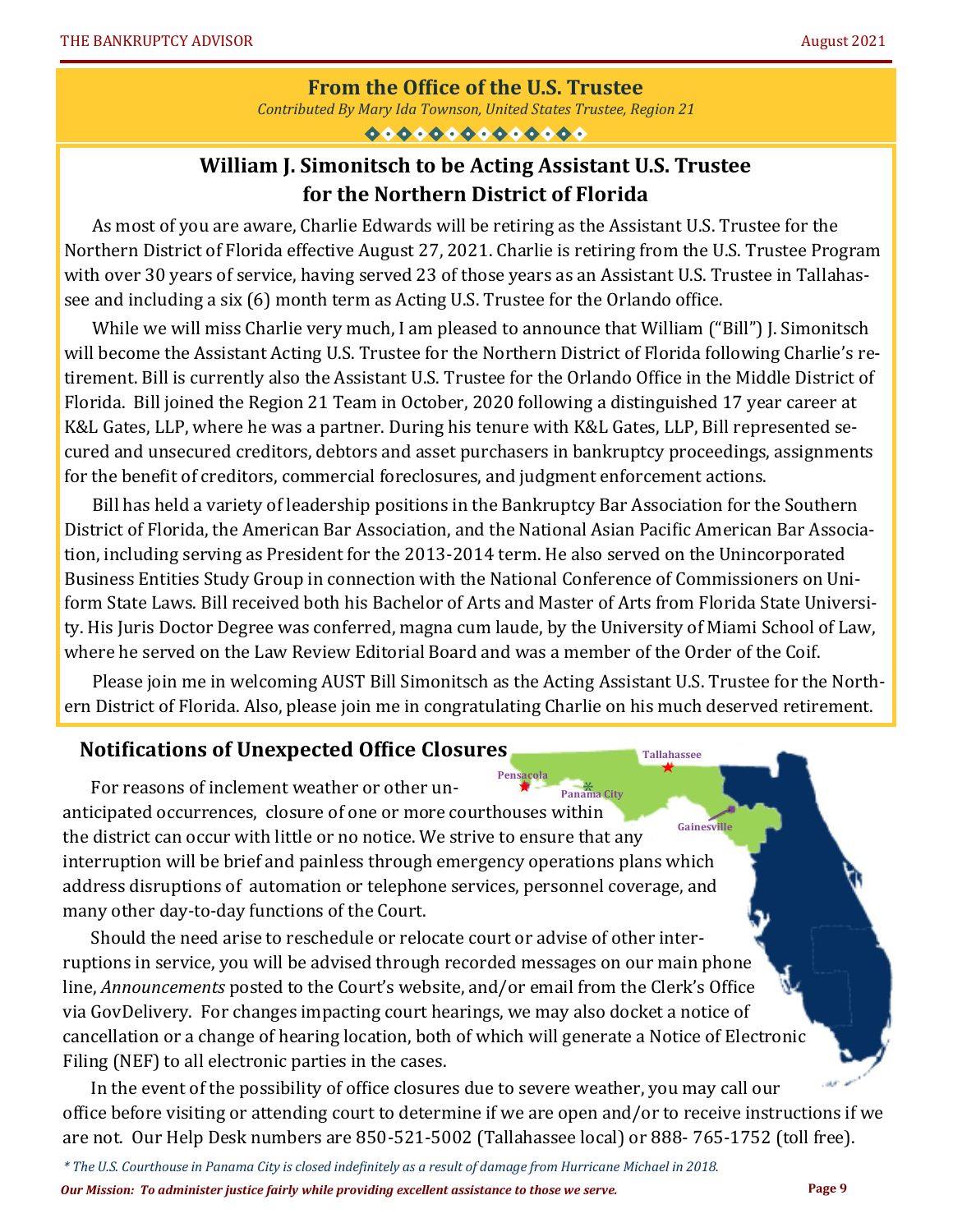# **Bankruptcy in the News**

#### <span id="page-9-0"></span>**Bankruptcy Filings Plunged to Lowest Number since 1985**

According to the website of the [United States Courts](http://www.uscourts.gov) in an article published on August 4, 2021, personal and business bankruptcy filings fell 32.2% for the 12-month period ending June 30, 2021. The Administrative Office reports these are the lowest numbers for a 12-month period since 1985. Read the full article at [www.uscourts.gov/news/2021/08/04/bankruptcy](https://www.uscourts.gov/news/2021/08/04/bankruptcy-filings-plunged-lowest-number-1985)-filings-plunged-lowest-number-1985.

#### **Proposed Amendments Published for Public Comment**

 On June 22, 2021, the Judicial Conference Committee on Rules of Practice and Procedure (Standing Committee) approved publication of proposed amendments to the following:

- Appellate Rules 2 and 4;
- Bankruptcy Restyled Rules for the 3000 to 6000 Series; Rules 3002.1, 3011, and 8003; and new Rule 9038;
- Official Bankruptcy Forms 101, 309E1, 309E2, and 417A; and new Official Forms 410C13-1N, 410C13-1R, 410C13-10C, 410C13-10NC, and 410C13-10R;
- Civil Rules 15, 72, and new Rule 87;
- New Criminal Rule 62; and
- Evidence Rules 106, 615, and 702.

 The comment period is open from August 6, 2021 to February 16, 2022. For more information visit [https://www.uscourts.gov/rules](https://www.uscourts.gov/rules-policies/proposed-amendments-published-public-comment)-policies/proposed-amendments-published-public-comment.

#### **In our own thoughts and words, we create our own weaknesses and our own strengths. ~ Betty Eadie**

**Matrix Deficiencies:** Parties listed on *Schedules G (Executory Contracts & Unexpired Leases) and H (Codebtors) should always be listed on the matrix*. The Case Administrators frequently must add these parties to the mailing matrix when performing quality control checks of new case filings. If applicable, please check the settings in your software to include these parties.

# **A Few Friendly Reminders**

**Timely Submission of Proposed Orders on Applications for Orders:** Pursuant to N.D. Fla. LBR 9072-1(E), proposed orders (POs) should be submitted within three days of conclusion of a hearing or expiration of a response or objection deadline. *Please do not submit your proposed orders before the expiration of a response deadline*. All POs must comply with this Court's [Proposed Orders Guidelines.](https://www.flnb.uscourts.gov/proposed-order-guidelines) 

**Compensation:** When submitting a proposed order on an Application for Compensation, the *fee and expense amounts should be listed separately* and match amounts entered into CM/ECF when filing the Application. This will ensure that we are able to provide an accurate accounting on the annual the professional fees reports.

*Your attention to and cooperation in these matters is appreciated!*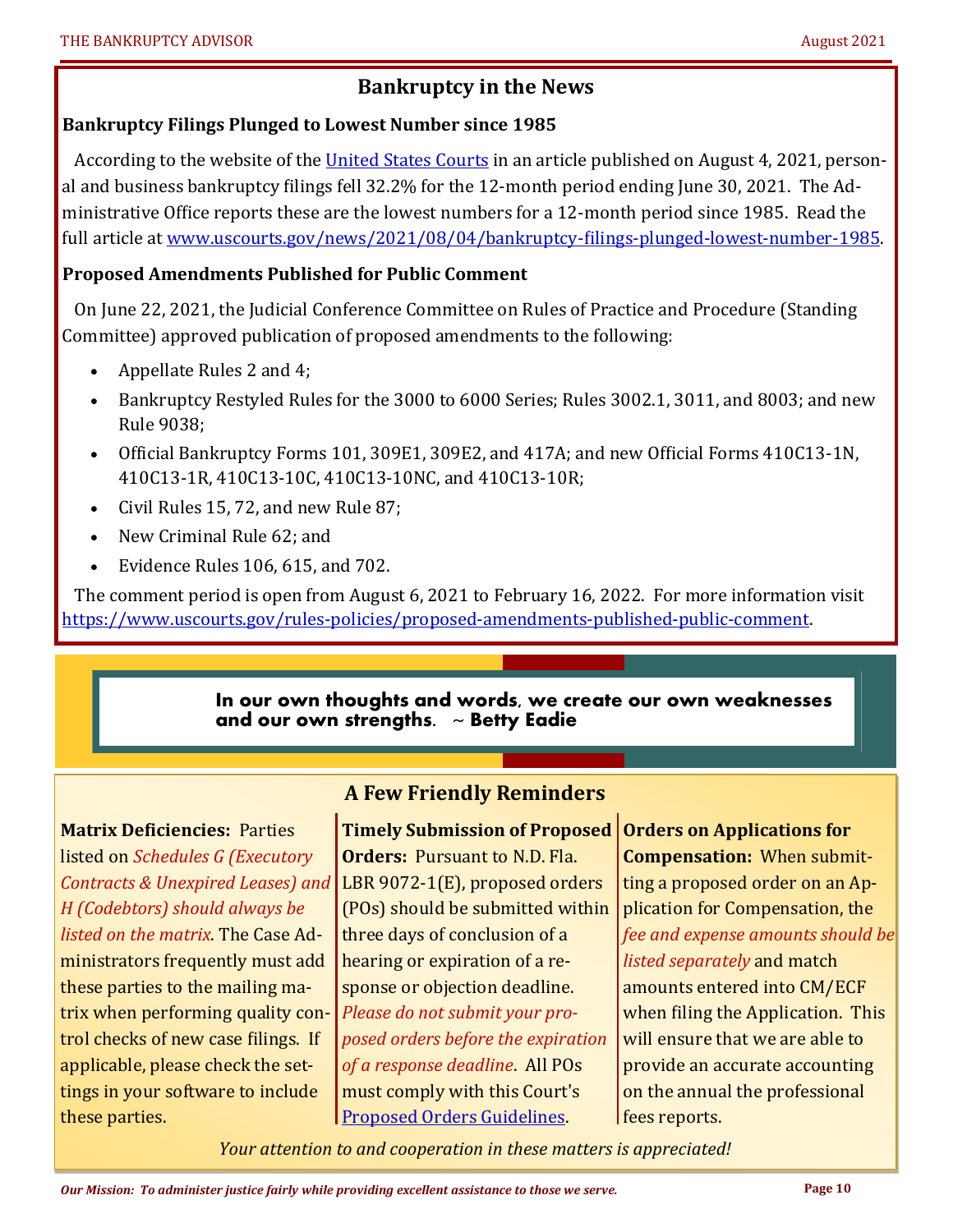<span id="page-10-0"></span>

## **Caseload Statistics**

The monthly, year-to-date, and annual caseload statistics for the U.S. Bankruptcy Court for the Northern District of Florida are posted to our website no

later than the 15th of each month. A new report showing filings by county was added earlier this year. Learn more at [www.flnb.uscourts.gov/court](https://www.flnb.uscourts.gov/court-filing-statistics)-filing[statistics.](https://www.flnb.uscourts.gov/court-filing-statistics)

**ATTENTION** • ACHTUNG • ATENCIÓN

The U.S. Bankruptcy Court for the Northern District of Florida will upgrade to **CM/ECF "NextGen" December 3-5, 2021**

# **CM/ECF WILL NOT BE AVAILABLE DURING DECEMBER 3-5, 2021.**

Please make a note and prepare accordingly.

# WICHTIG • IMPORTANTE • **IMPORTANT**

# **Quality Control Review of Proofs of Claim**

 The Clerk's Office QC of claims filed by creditors is limited to confirming the claim was filed in the correct case. We do not verify the accuracy of the information entered into CM/ECF or attachments to the claim. Please review your information before submitting the claim for filing.

 QC of claims filed by the Debtor or Trustee will be reviewed and processed in accordance with the applicable Rules.

# **2021 Holiday Closings**

We will be closed in observance of the following federal holidays pursuant to 5 U.S.C. 6103:

> **Monday, September 6** Labor Day

**Monday, October 11** Columbus Day

**Thursday, November 11** Veteran's Day

**Thursday, November 25** Thanksgiving

**Friday, December 24** Christmas Day\*

**Friday, December 31** New Year's Day\*

CM/ECF and PACER will be available for filing and case access.

*\*Federal holidays that fall on a Saturday or Sunday are observed on Friday or Monday, respectively, by employees who work a traditional work week.* 

# **Pro Bono Honor Roll**

The U.S. Bankruptcy Court, Northern District of Florida, takes pleasure in recognizing the efforts of attorneys who provide legal assistance, without compensation, to those who face substantial economic hardship so that they are able to navigate through the bankruptcy process. These services greatly benefit our nation's bankruptcy system and all of its components. Those volunteer efforts include *pro bono* legal representation for qualifying parties in bankruptcy cases and adversary proceedings, reaffirmation agreements, and stay relief. We recognize and thank the following *pro bono* volunteers for their current and continued support in serving the people of our district:

> **Amy Logan Sliva**, Sliva Law Firm **Byron Wright, III**, Bruner Wright, P.A. **India Footman**, Footman Law Firm, P.A. **Kevin A. Forsthoefel**, Ausley & McMullen, P.A. **Sharon T. Sperling**, Law Office of Sharon T. Sperling